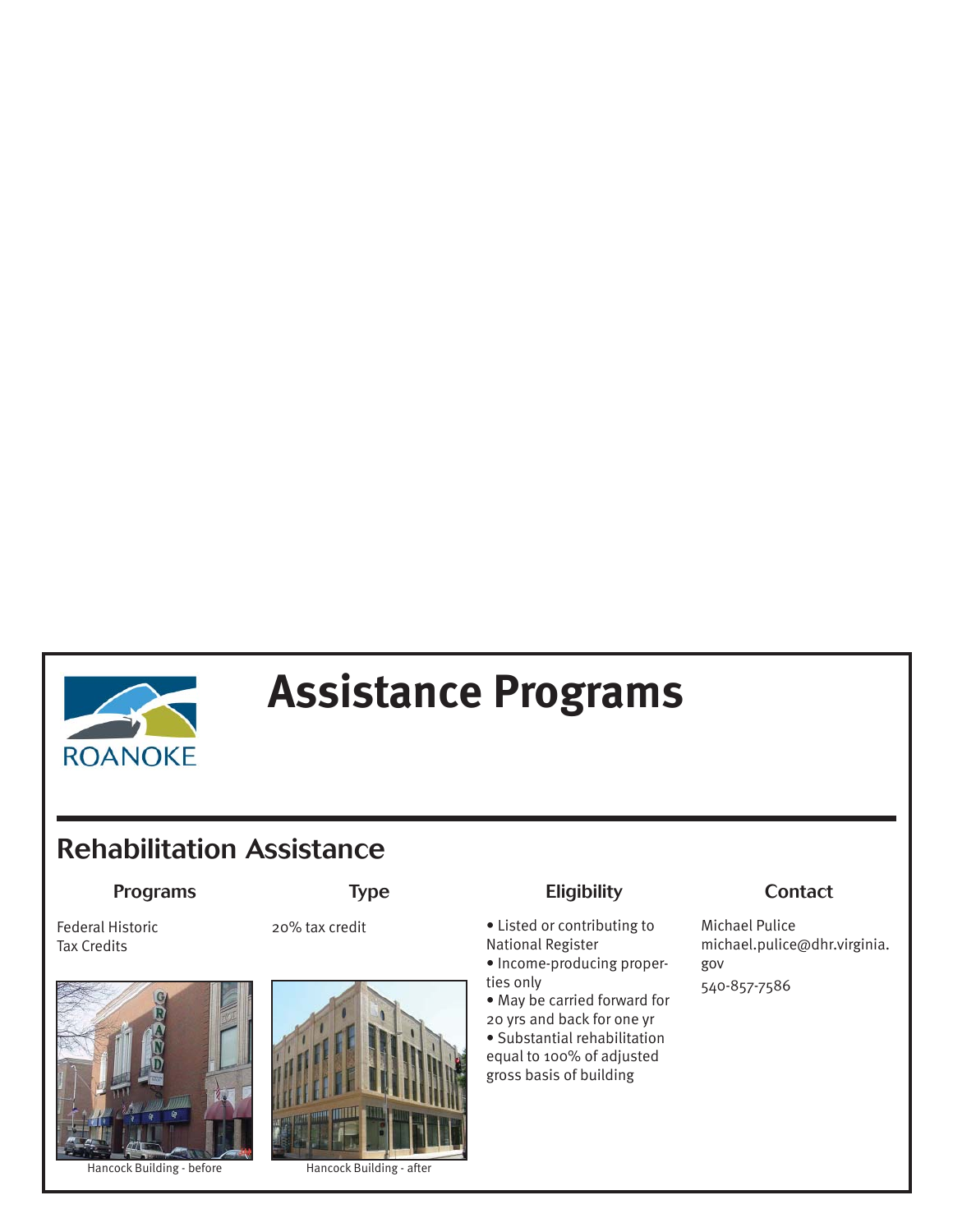| <b>Rehabilitation Assistance</b><br><b>Programs</b>       |                                                                                                  | <b>Eligibility</b>                                                                                                                                                                                                                                                                                                                                                                                                                                                                                   | <b>Contact</b>                                                 |
|-----------------------------------------------------------|--------------------------------------------------------------------------------------------------|------------------------------------------------------------------------------------------------------------------------------------------------------------------------------------------------------------------------------------------------------------------------------------------------------------------------------------------------------------------------------------------------------------------------------------------------------------------------------------------------------|----------------------------------------------------------------|
| State Historic Rehab Tax Credits                          | <b>Type</b><br>25% tax credit                                                                    | • Listed or contributing to VLR<br>(VA Landmarks Register)<br>• Minimum rehab costs apply<br>• Income-producing and private<br>residences<br>. May be carried forward for 10 ys<br>• Substantial rehabilitation<br>equal to 50% of assessed build-<br>ing value year prior to work start                                                                                                                                                                                                             | Mike Pulice<br>michael.pulice@dhr.virginia.gov<br>540-857-7586 |
| City Rehab Tax Abatement<br>Mill Mountain Coffee - before | Real Estate tax deferred on value<br>of improvements to property<br>Mill Mountain Coffee - after | • Residential minimum age - 40<br>yrs old<br>• Commercial minimum age - 25<br>yrs old<br>• Increase value by 40% on residen-<br>tial bldgs<br>· Increase value by 60% on com-<br>mercial bldgs, sq. ft. increase not to<br>exceed 100%<br>• 2-yr limit to complete work<br>• 3-yr abatement when residen-<br>tial improvement value exceeds<br>\$300,000<br>• 5-yr abatement citywide<br>• 10-yr abatement in Rehab, H1, and<br>H2 Historical/Conservation district<br>• One exemption per structure | Susan Lower<br>susan.lower@roanokeva.gov<br>$(540)$ 853-2771   |

-2-

## **Rehabilitation Assistance**



Fork in the City - before Fork in the City - after

Façade Grant Reimbursement - 1/3 cost up to \$25,000 on entry façade



• Within Enterprise Zone One-A • Application must be ap-

proved prior to construction • No more than 80% residential bldg use

### Programs Type Eligibility Contact

Lindsay Hurt lindsay.hurt@roanokeva.gov 540-853-5405

• Within Enterprise Zone • Minimum 15 yrs old • Commercial, mixed use or industrial • Minimum rehab costs of \$50,000 • Maximum exemption for

Zone One-A is \$100,000 and \$75,000 for Zone

Lindsay Hurt lindsay.hurt@roanokeva.gov 540-853-5405

Real Estate Tax Exemption RE tax deferred on value of improvements to property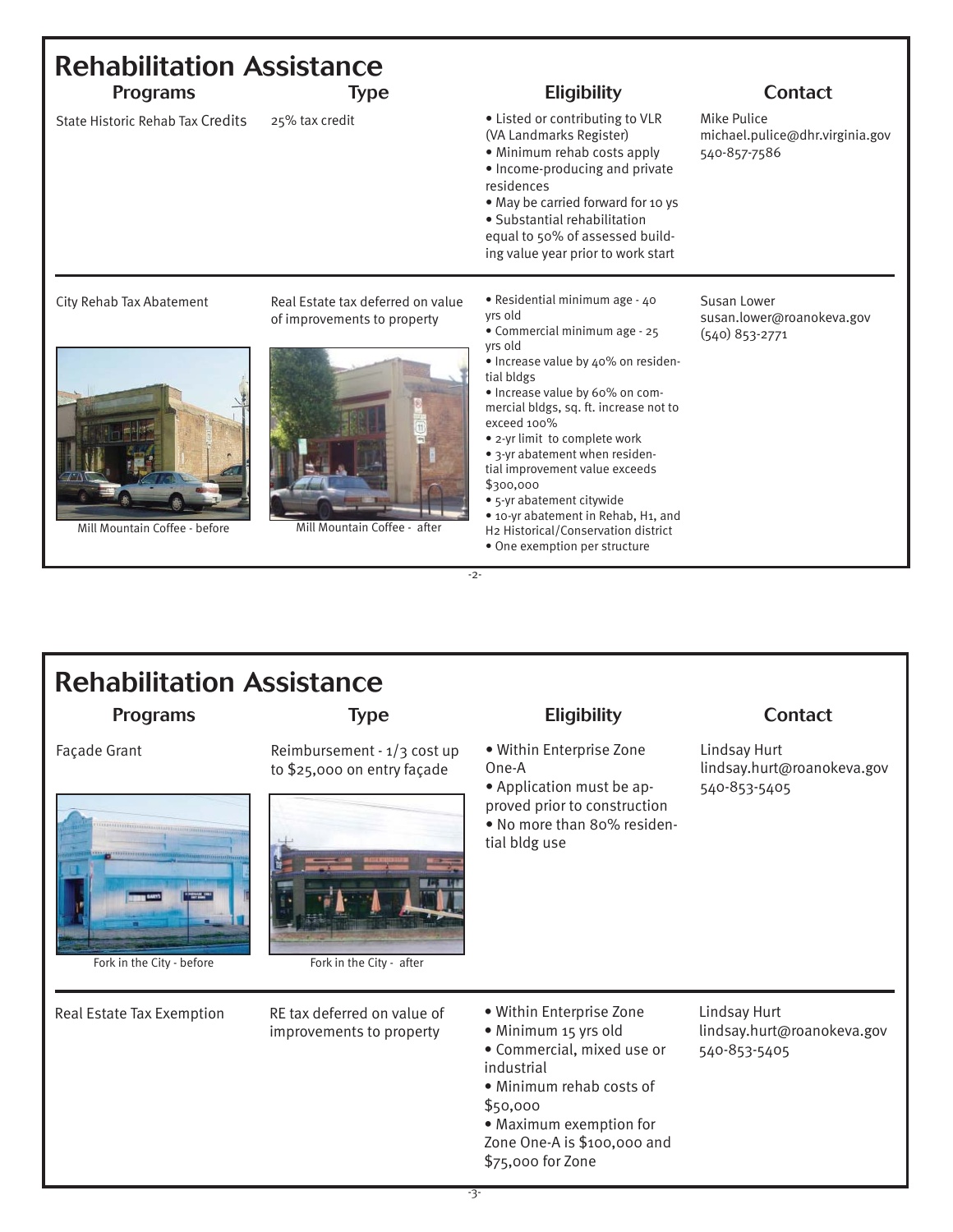### **New Construction Assistance**

### Programs Type Eligibility Contact

City New Construction Tax Abatement

RE tax exemption equal to the increase in assessed value

- Within a Conservation or Rehab District
- Assess at 120% of median value for neighborhood
- Residential or Neighborhood
- Commercial
- Demolition of existing building if value less than \$10K

Susan Lower susan.lower@roanokeva.gov (540) 853-2771

### **Assistance for Commercial Investment (Rehab or New Construction)**

State Real Property Investment Grants





qualified improvements over specific minimum



Interactive Achievement - before Interactive Achievement - after

- Within an Enterprise Zone • Up to 20% rebate for hard
- construction costs • 30% of floor area must be
- dedicated to business use
- For rehab minimum investment \$100,000
- For New Construction minimum investment \$500,000

Lindsay Hurt lindsay.hurt@roanokeva.gov 540-853-5405

## **Assistance for Commercial Investment (Rehab or New Construction)**

-4-

| Development Fee Rebates                      | Percentage refund of building<br>permit and comprehensive<br>development plan review | • Within an Enterprise Zone<br>• Receive 10%-100% rebate<br>on building permit fees and<br>comprehensive plan review<br>fees<br>• Minimum investment of<br>\$125,000                                                        | Lindsay Hurt<br>lindsay.hurt@roanokeva.gov<br>540-853-5405 |
|----------------------------------------------|--------------------------------------------------------------------------------------|-----------------------------------------------------------------------------------------------------------------------------------------------------------------------------------------------------------------------------|------------------------------------------------------------|
| Water, Fire and Sewer Hookup<br>Fee Rebates  | Grant - percentage of fee<br>based on amount invested                                | • Within an Enterprise Zone<br>• Receive 10%-100% rebate<br>on building permit fees and<br>comprehensive plan review<br>fees<br>• Minimum investment of<br>\$125,000                                                        | Lindsay Hurt<br>lindsay.hurt@roanokeva.gov<br>540-853-5405 |
| Fire Suppression Retro-Fit<br>Grant & Rebate | 5-yr grant for a percentage of<br>fire service charge paid                           | • Within Enterprise Zone<br>One-A<br>• Bldg is 20% commercial<br>use<br>• For rehabilitated commer-<br>cial, industrial or mixed-use<br>bldgs<br>• Must be contributing to a<br>fire suppression system with<br><b>WVWA</b> | Lindsay Hurt<br>lindsay.hurt@roanokeva.gov<br>540-853-5405 |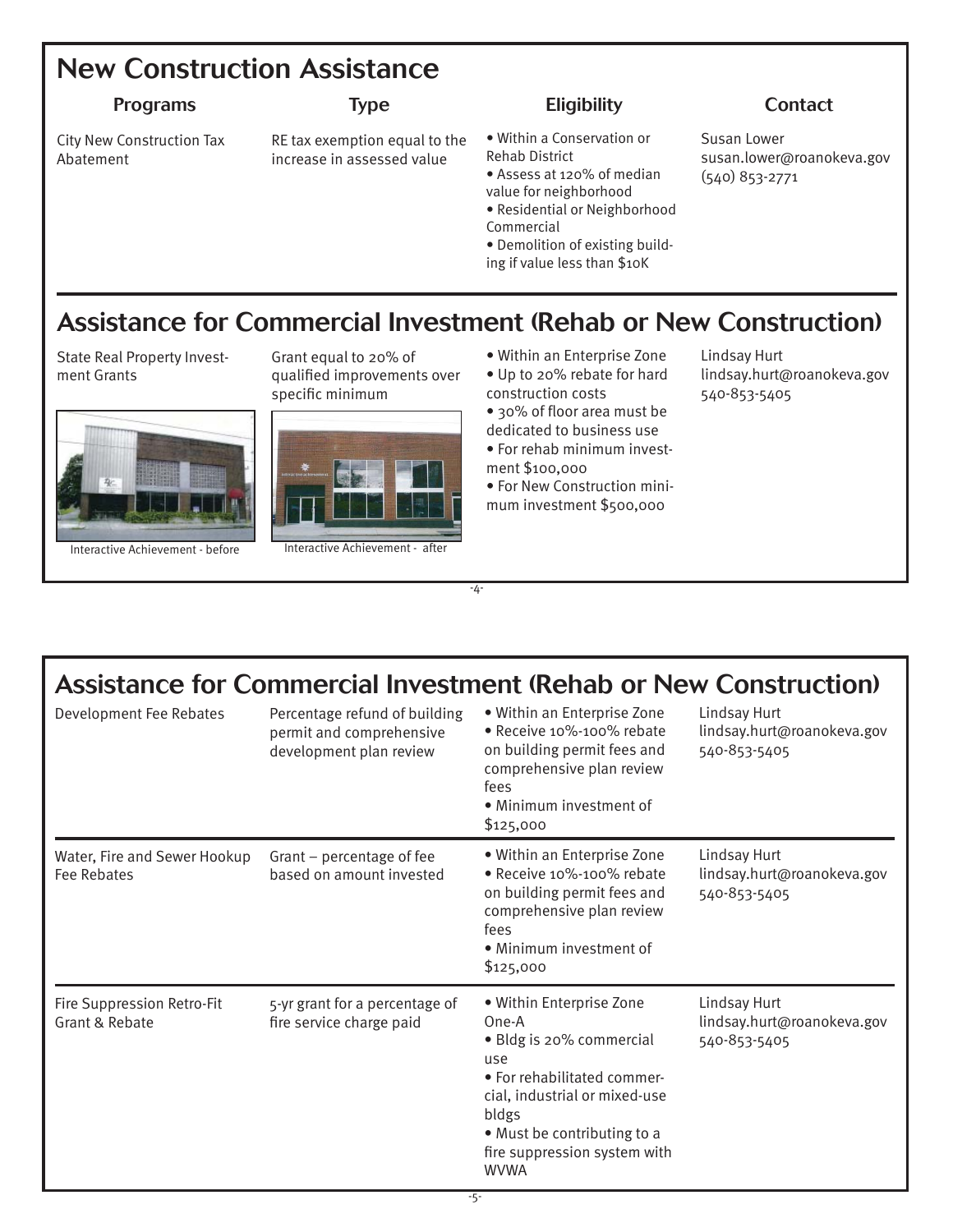## **Environmental Programs**

| <b>Programs</b>                                   | <b>Type</b>                                                                                            | <b>Eligibility</b>                                                                                                                                  | <b>Contact</b>                                               |
|---------------------------------------------------|--------------------------------------------------------------------------------------------------------|-----------------------------------------------------------------------------------------------------------------------------------------------------|--------------------------------------------------------------|
| Brownfield Assessment<br>Grants                   | Grants for environmental<br>assessments (Phase I/II),<br>cleanup planning, redevelop-<br>ment planning | • Property must be a brown-<br>field<br>· Owner or prospective pur-<br>chaser did not contribute to<br>contamination                                | Lindsay Hurt<br>lindsay.hurt@roanokeva.gov<br>540-853-5405   |
| <b>Brownfields Cleanup Revolving</b><br>Loan Fund | Zero interest loans for cleanup of<br>contaminated properties                                          | • Bona fide prospective pur-<br>chaser or property owner<br>• Phase   & II must be com-<br>plete<br>• Must follow EPA/DEQ pro-<br>gram requirements | Lindsay Hurt<br>lindsay.hurt@roanokeva.gov<br>540-853-5405   |
| <b>Energy Efficient Tax Rate</b>                  | Reduced real estate tax rate                                                                           | • Exceed energy standards<br>by 30%                                                                                                                 | Susan Lower<br>susan.lower@roanokeva.gov<br>$(540)$ 853-2771 |
| Solar Equipment Tax Exemp-<br>tion                | Reduced real estate tax                                                                                | • Certified energy equipment<br>attached to property                                                                                                | Susan Lower<br>susan.lower@roanokeva.gov<br>$(540)$ 853-2771 |
|                                                   |                                                                                                        | -6-                                                                                                                                                 |                                                              |

-6-

| <b>Site Work Assistance</b>        |                                             |                                                                                                                                                                                                                              |                                                            |
|------------------------------------|---------------------------------------------|------------------------------------------------------------------------------------------------------------------------------------------------------------------------------------------------------------------------------|------------------------------------------------------------|
| <b>Programs</b>                    | <b>Type</b>                                 | <b>Eligibility</b>                                                                                                                                                                                                           | <b>Contact</b>                                             |
| Parking Lot & Landscaping<br>Grant | Reimbursement $-1/3$ cost up<br>to \$25,000 | • Within Enterprise Zone 2<br>• Commercial, Industrial or<br>Mixed Use<br>• Minimum 15 yrs old,<br>contributing to a city-owned<br>stormwater detention pond<br>· Unpaved parking area<br>$\bullet$ Capped at \$25,000       | Lindsay Hurt<br>lindsay.hurt@roanokeva.gov<br>540-853-5405 |
| <b>Business Assistance</b>         |                                             |                                                                                                                                                                                                                              |                                                            |
| <b>Business Security Grant</b>     | up to \$500 matching grant                  | • Within Enterprise Zone<br>One-A<br>• 50% of costs to enact secu-<br>rity measures recommended<br>by the Police Department<br>. Must have security assess-<br>ment by Police Department<br>prior to installing any security | Lindsay Hurt<br>lindsay.hurt@roanokeva.gov<br>540-853-5405 |

items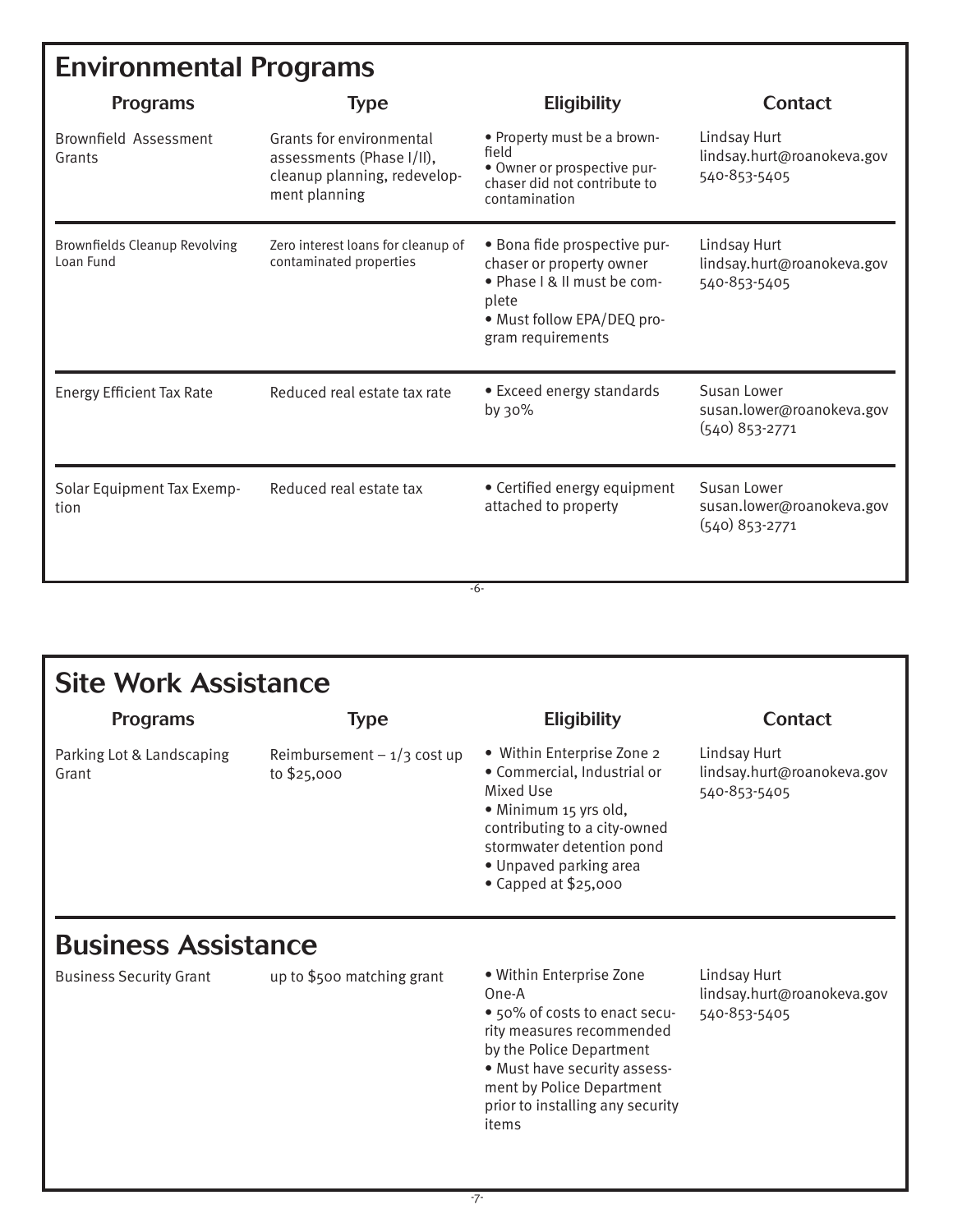| <b>Business Assistance</b> |                                                                           |                                                                                                                                                                                                                                                                                                                                                                                                                                         |                                                            |
|----------------------------|---------------------------------------------------------------------------|-----------------------------------------------------------------------------------------------------------------------------------------------------------------------------------------------------------------------------------------------------------------------------------------------------------------------------------------------------------------------------------------------------------------------------------------|------------------------------------------------------------|
| <b>Programs</b>            | <b>Type</b>                                                               | <b>Eligibility</b>                                                                                                                                                                                                                                                                                                                                                                                                                      | <b>Contact</b>                                             |
| City Job Grants            | Grant amount at discretion of<br>the City                                 | • Qualify for job training as-<br>sistance from DBA                                                                                                                                                                                                                                                                                                                                                                                     | Lindsay Hurt<br>lindsay.hurt@roanokeva.gov<br>540-853-5405 |
| State Job Grants           | Grant of \$500 or \$800 per<br>FT job created for a period of<br>five yrs | • Within an Enterprise Zone<br>• Applies beyond four posi-<br>tions added each year<br>• Retail, local or restaurant<br>service are not eligible<br>• Positions paying 175% of<br>the federal minimum wage<br>receive \$500; positions<br>paying 200% of the federal<br>minimum wage receive \$800<br>per position<br>. Health benefits must be<br>provided<br>• Positions can continue to<br>receive grant for a period of<br>five yrs | Lindsay Hurt<br>lindsay.hurt@roanokeva.gov<br>540-853-5405 |

-8-

| <b>Business Assistance</b>                   |                                                    |                                                                                                                                                                                                                                                                                                                                                                                                                      |                                                            |  |
|----------------------------------------------|----------------------------------------------------|----------------------------------------------------------------------------------------------------------------------------------------------------------------------------------------------------------------------------------------------------------------------------------------------------------------------------------------------------------------------------------------------------------------------|------------------------------------------------------------|--|
| <b>Programs</b>                              | <b>Type</b>                                        | <b>Eligibility</b>                                                                                                                                                                                                                                                                                                                                                                                                   | <b>Contact</b>                                             |  |
| Telecommunications Connec-<br>tion Fee Grant | Up to \$1000 matching grant                        | • Within Technology Zone<br>• 50% of actual cost of extending<br>telecommunications to business<br>location<br>• Existing businesses must in-<br>crease employment by 10% and<br>assessed property/real estate<br>increase of 20%<br>• New businesses must create<br>three new jobs and new capital<br>investment of \$30,000 in per-<br>sonal property                                                              | Lindsay Hurt<br>lindsay.hurt@roanokeva.gov<br>540-853-5405 |  |
| Capital Investment Grant                     | Grant for 50% of net increase<br>in specific taxes | • Within Technology Zone<br>• Receive 50% of net increase in<br>business personal property and<br>real estate taxes paid in first year<br>following the capital investment<br>• Existing businesses must<br>increase employment by 10% and<br>assessed property/real estate<br>increase of 20%<br>• New businesses must create<br>three new jobs and new capital<br>investment of \$30,000 in per-<br>sonal property | Lindsay Hurt<br>lindsay.hurt@roanokeva.gov<br>540-853-5405 |  |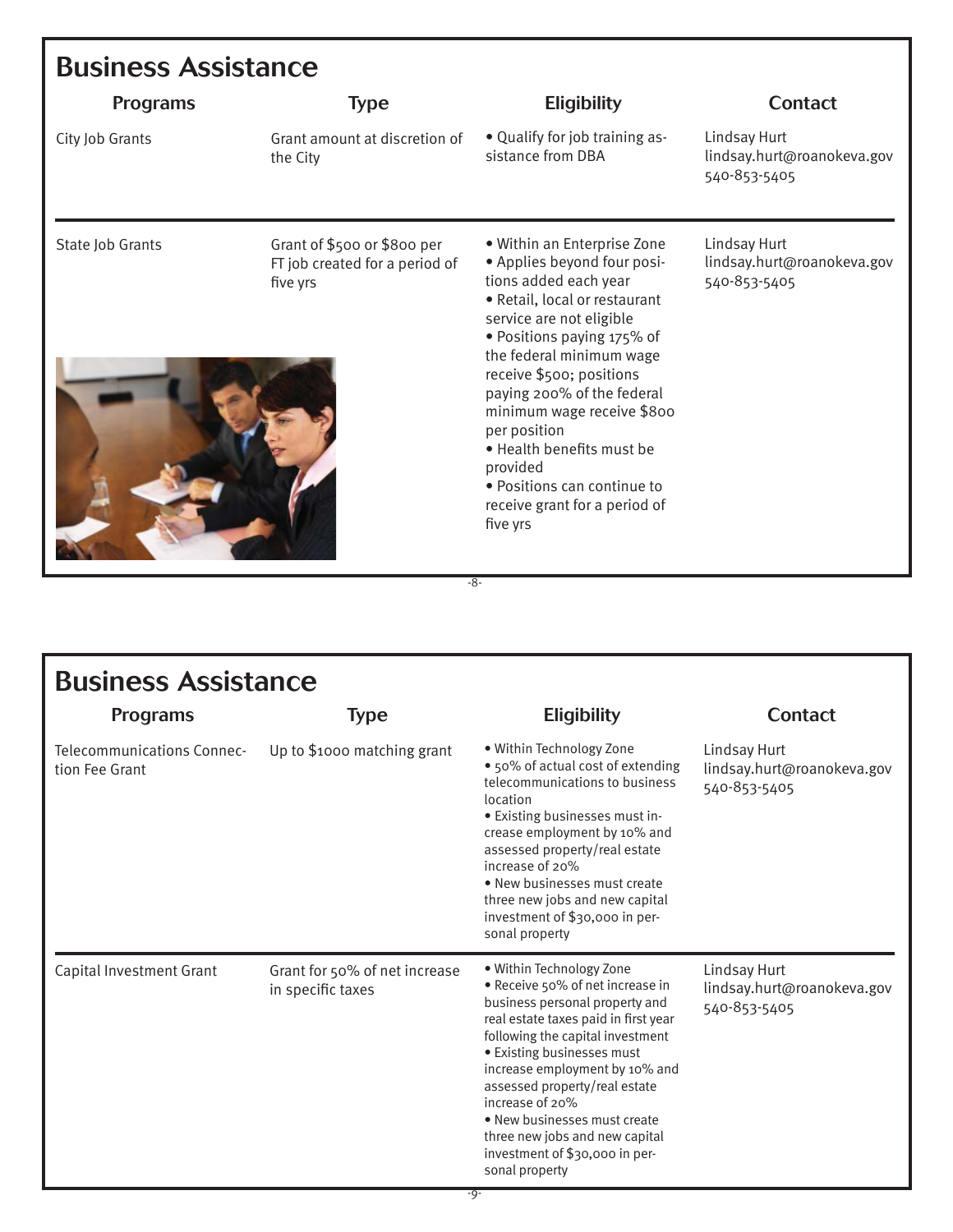| <b>Business Assistance</b>   |                                                                        |                                                                                                                                                          |                                                            |  |
|------------------------------|------------------------------------------------------------------------|----------------------------------------------------------------------------------------------------------------------------------------------------------|------------------------------------------------------------|--|
| <b>Programs</b>              | <b>Type</b>                                                            | <b>Eligibility</b>                                                                                                                                       | Contact                                                    |  |
| <b>Entrepreneur Training</b> | Free training offered through<br>area education institutions           | . Within Entrepreneur District<br>• Training course must be ap-<br>proved by EDA<br>· Business Plan is required                                          | Lindsay Hurt<br>lindsay.hurt@roanokeva.gov<br>540-853-5405 |  |
| Product Research Assistance  | Reduction in research costs                                            | · Within Entrepreneur District<br>· Proposal with VTC must<br>be approved prior to market<br>survey                                                      | Lindsay Hurt<br>lindsay.hurt@roanokeva.gov<br>540-853-5405 |  |
| Entrepreneur Collateral Loan | Loan for collateral $-$ up to<br>20% of the loan value. Max<br>\$5,000 | . Within Entrepreneur District<br>• Loan must be approved by<br>qualified banking institution<br>• Collateral approved by EDA<br>prior to loan execution | Lindsay Hurt<br>lindsay.hurt@roanokeva.gov<br>540-853-5405 |  |

-10-